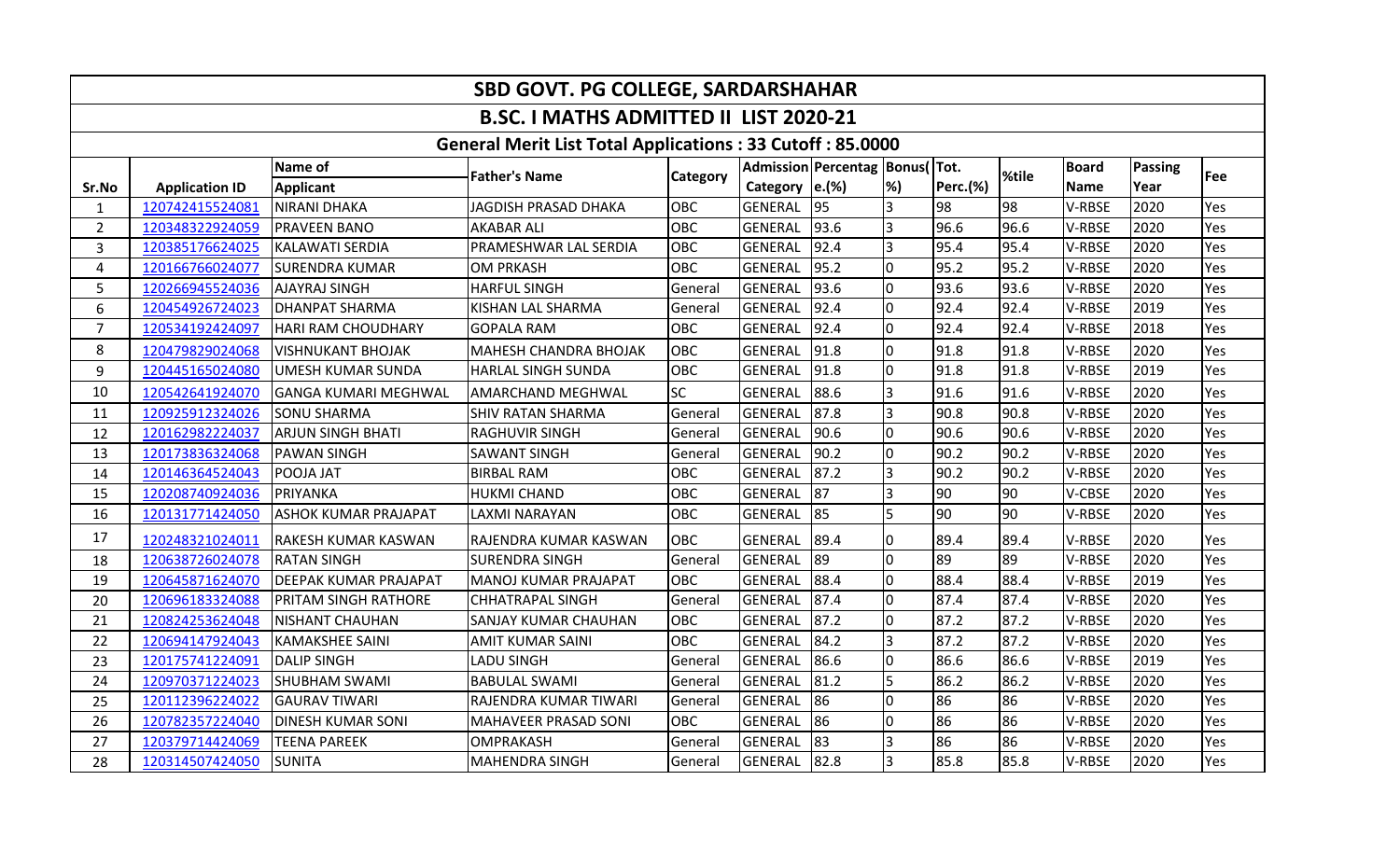| 29 |                 |                    |                         |            |                |             |           |      |               |      |              |
|----|-----------------|--------------------|-------------------------|------------|----------------|-------------|-----------|------|---------------|------|--------------|
|    | 120491958024000 | IRAMNIWAS SARAN    | IPARMESHWAR SINGH SARAN | <b>OBC</b> | IGENERAL       | <b>85.6</b> | 185.6     | 85.6 | V-RBSE        | 2019 | <b>P</b> Yes |
| 30 | 120316509524061 | IMONIKA LAKHARA    | ICHAINA RAM LAKHARA     | <b>OBC</b> | <b>GENERAL</b> | 82.6        | 185.6     | 85.6 | <b>V-RBSE</b> | 2020 | <b>IYes</b>  |
| 31 | 120297230124016 | IRAM KARAN KHICHAR | <b>ICHUNNI LAL</b>      | <b>OBC</b> | GENERAL 85.2   |             | ے.185     | 85.2 | <b>V-RBSE</b> | 2020 | <b>IYes</b>  |
| 32 | 120970010924082 | IGOUTAM JANGIR     | <b>SANJAY KUMAR</b>     | OBC        | GENERAL 185    |             | <b>85</b> | 85   | V-RBSE        | 2020 | <b>P</b> es  |
| 33 | 120362485724030 | IGOPAL JAJRA       | IMANI RAM JAJRA         | l General  | GENERAL 185    |             | <b>85</b> | 85   | V-RBSE        | 2019 | <b>Yes</b>   |

|       | Divyang Ortho Merit List Total Applications: 1 Cutoff: 65.4000 |                     |                       |                 |                                |                      |                           |             |       |              |             |            |
|-------|----------------------------------------------------------------|---------------------|-----------------------|-----------------|--------------------------------|----------------------|---------------------------|-------------|-------|--------------|-------------|------------|
|       |                                                                | <b>IName of</b>     | <b>IFather's Name</b> |                 | Admission Percentag Bonus(Tot. |                      |                           |             | %tile | <b>Board</b> | Passing     | <b>Fee</b> |
| Sr.No | <b>Application ID</b>                                          | <b>Applicant</b>    |                       | <b>Category</b> | Category                       | $\left e\right $ (%) | $\left  \% \right\rangle$ | $Perc.$ (%) |       | <b>Name</b>  | <b>Year</b> |            |
|       | 120217370224065                                                | <b>HEMENT SINGH</b> | <b>PEP SINGH</b>      | General         | <b>GENERAL</b>                 | 65.4                 |                           | 65.4        | 165.4 | V-RBSE       | 2020        | <b>Yes</b> |

|       | <b>EWS Merit List Total Applications: 8 Cutoff: 61.6000</b> |                        |                              |                  |                                |       |      |                 |       |             |                |            |  |
|-------|-------------------------------------------------------------|------------------------|------------------------------|------------------|--------------------------------|-------|------|-----------------|-------|-------------|----------------|------------|--|
|       |                                                             | Name of                | <b>Father's Name</b>         | <b>Category</b>  | Admission Percentag Bonus(Tot. |       |      |                 | %tile | Board       | <b>Passing</b> | <b>Fee</b> |  |
| Sr.No | <b>Application ID</b>                                       | Applicant              |                              |                  | Category                       | e.(%) | $\%$ | <b>Perc.(%)</b> |       | <b>Name</b> | Year           |            |  |
|       | 120959589724082                                             | <b>SNEHA SHARMA</b>    | <b>MAHESH KUMAR SHARMA</b>   | General          | <b>IEWS</b>                    | 74.6  |      | 77.6            | 77.6  | V-RBSE      | 2020           | Yes        |  |
|       | 120927820024038                                             | <b>AJAY SINGH</b>      | <b>MATU SINGH</b>            | <b>General</b>   | <b>IEWS</b>                    | 64.8  |      | 64.8            | 64.8  | V-RBSE      | 2020           | Yes        |  |
| 3     |                                                             |                        |                              |                  |                                |       |      |                 |       |             |                |            |  |
|       | 120118457224074                                             | IPRAMESHWAR LAL SHARMA | IRAMNIWASH SHARMA            | l General        | <b>IEWS</b>                    | 61.6  |      | 61.6            | 61.6  | V-RBSE      | 2020           | Yes        |  |
|       | C120939337424045                                            | <b>JANIL PAPEEK</b>    | <b>NAND KISHOR PAREEK</b>    | l General        | <b>IEWS</b>                    | 83    |      | 83              | 183   | V-RBSE      | 2020           | Yes        |  |
|       | C120376760424049                                            | <b>ISHIVANG GAUR</b>   | <b>RAJENDRA KUMAR SHARMA</b> | <b>I</b> General | <b>IEWS</b>                    | 81.6  |      | 81.6            | 81.6  | V-RBSE      | 2020           | Yes        |  |
| h     | C120842608624094                                            | ISATYANARAYAN SHARMA   | <b>HIRA LAL SHARMA</b>       | <b>General</b>   | <b>IEWS</b>                    | 78.6  |      | 78.6            | 78.6  | V-RBSE      | 2020           | Yes        |  |
|       | C120529012624071                                            | <b>IPAWAN SINGH</b>    | <b>ISHER SINGH</b>           | <b>General</b>   | <b>IEWS</b>                    | 76    |      | 176             | 76    | V-RBSE      | 2020           | Yes        |  |
| 8     | C120229067624071                                            | <b>IDEEPAK</b>         | <b>RAMKARAN</b>              | General          | <b>IEWS</b>                    | 69.8  |      | 69.8            | 69.8  | V-RBSE      | 2020           | <b>NO</b>  |  |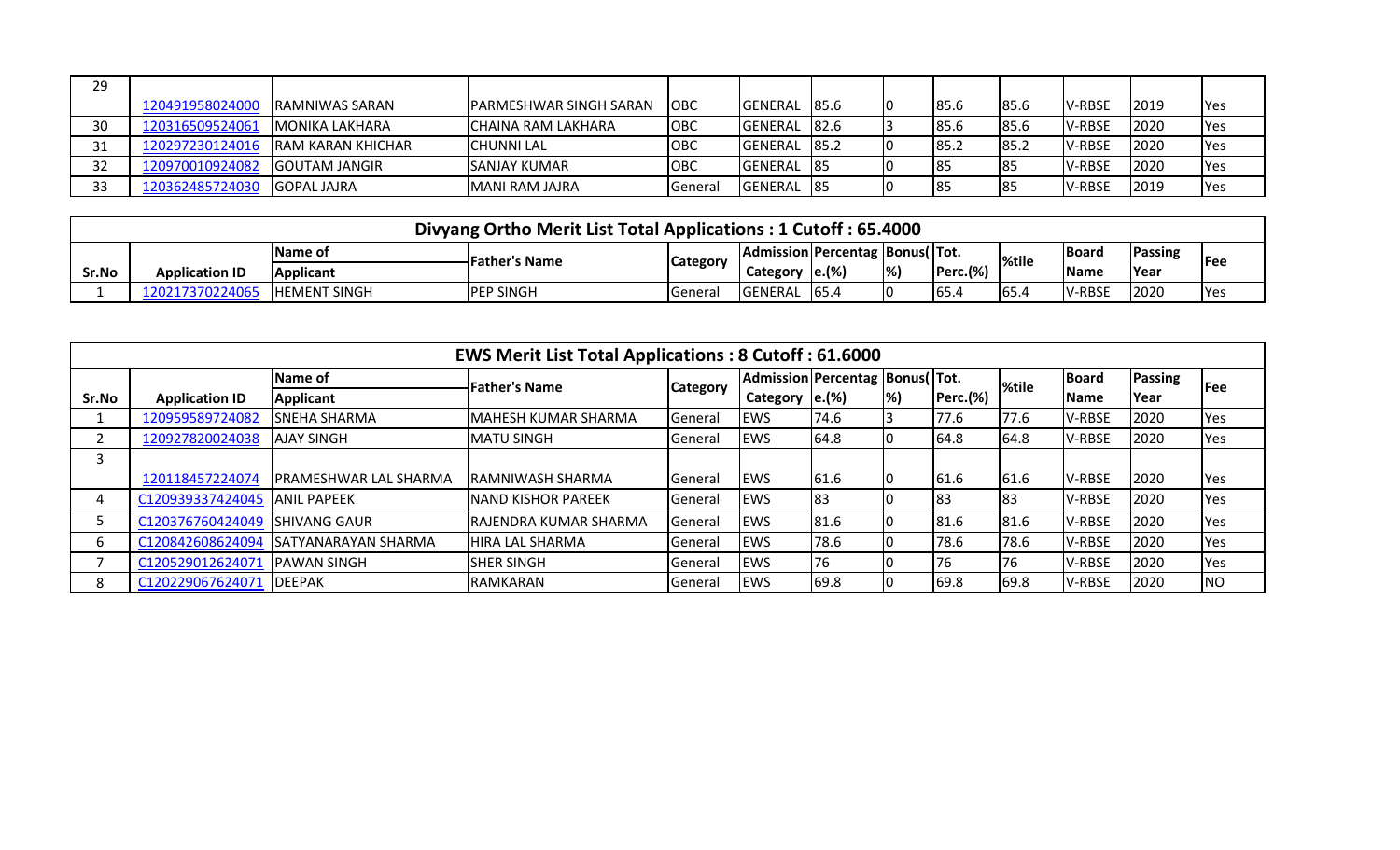|                | <b>OBC Merit List Total Applications: 18 Cutoff: 83.2000</b> |                          |                            |                 |            |                                    |    |          |       |              |         |            |  |
|----------------|--------------------------------------------------------------|--------------------------|----------------------------|-----------------|------------|------------------------------------|----|----------|-------|--------------|---------|------------|--|
|                |                                                              | Name of                  | <b>Father's Name</b>       |                 |            | Admission Percentag   Bonus(  Tot. |    |          | %tile | <b>Board</b> | Passing | <b>Fee</b> |  |
| Sr.No          | <b>Application ID</b>                                        | Applicant                |                            | <b>Category</b> | Category   | e.(%)                              | %) | Perc.(%) |       | <b>Name</b>  | Year    |            |  |
|                | 120516202124011                                              | PANKAJ SAHARAN           | <b>KRISHAN KUMAR</b>       | OBC             | <b>OBC</b> | 85                                 | I۵ | 85       | 85    | V-RBSE       | 2020    | Yes        |  |
| $\overline{2}$ | 120378972624010                                              | <b>KESHAR JOGI</b>       | <b>BHAGAWAN NATH</b>       | OBC             | <b>OBC</b> | 82                                 |    | 85       | 85    | V-RBSE       | 2020    | Yes        |  |
| 3              | 120445787524054                                              | <b>SUBHASH BENIWAL</b>   | RAMESHWAR LAL BENIWAL      | OBC             | OBC        | 84.8                               | I٥ | 84.8     | 84.8  | V-RBSE       | 2020    | Yes        |  |
|                | 120219347724078                                              | <b>SAVITA GOSWAMI</b>    | MEHARCHAND GOSWAMI         | OBC             | <b>OBC</b> | 81.8                               |    | 84.8     | 84.8  | V-RBSE       | 2020    | Yes        |  |
| 5              | 120104559624065                                              | <b>HARSH SWAMI</b>       | <b>PRADEEP KUMAR SWAMI</b> | OBC             | OBC        | 84.4                               | I٥ | 84.4     | 84.4  | V-CBSE       | 2019    | Yes        |  |
| 6.             | 120606067224097                                              | <b>SHRI CHAND BHAKAR</b> | <b>MANOJ BHAKAR</b>        | OBC             | OBC        | 84.4                               |    | 84.4     | 84.4  | V-RBSE       | 2020    | Yes        |  |
|                | 120500420724063                                              | <b>RADHESHYAM SIDDH</b>  | RAMANAND                   | OBC             | OBC        | 84.2                               | 10 | 84.2     | 84.2  | V-RBSE       | 2019    | Yes        |  |
| 8              | 120263888524030                                              | <b>NIRMAL PRAJAPAT</b>   | <b>MADAN LAL</b>           | OBC             | OBC        | 79.2                               |    | 84.2     | 84.2  | V-RBSE       | 2020    | Yes        |  |
| 9              | 120826878224050                                              | <b>MAHENDRA JAKHAR</b>   | <b>BIRBAL RAM JAKHAR</b>   | OBC             | OBC        | 84                                 |    | 84       | 84    | V-RBSE       | 2019    | Yes        |  |
| 10             | 120365582124020                                              | <b>SHIV KUMAR</b>        | <b>HARI RAM</b>            | OBC             | OBC        | 84                                 |    | 84       | 84    | V-RBSE       | 2020    | Yes        |  |
| 11             | 120721180624012                                              | PRIYANSHU SONI           | <b>VINOD KUMAR SONI</b>    | OBC             | OBC        | 81                                 |    | 84       | 84    | V-RBSE       | 2020    | Yes        |  |
| 12             | 120748170624010                                              | <b>ANIL PRAJAPAT</b>     | <b>RADHA KISHAN</b>        | OBC             | <b>OBC</b> | 83.8                               | ١o | 83.8     | 83.8  | V-RBSE       | 2020    | Yes        |  |
| 13             | 120931829824040                                              | <b>VIKAS KUMAR</b>       | HARI RAM LUHAR             | OBC             | OBC        | 83.8                               | I۵ | 83.8     | 83.8  | V-RBSE       | 2020    | Yes        |  |
| 14             | 120987075124062                                              | <b>NIRANJAN SAINI</b>    | <b>NAND LAL SAINI</b>      | OBC             | <b>OBC</b> | 83.8                               |    | 83.8     | 83.8  | V-RBSE       | 2020    | Yes        |  |
| 15             | 120231985024060                                              | <b>MUKESH</b>            | LALCHAND BHAMBHU           | OBC             | OBC        | 83.4                               | 10 | 83.4     | 83.4  | V-RBSE       | 2020    | Yes        |  |
| 16             | 120938194024089                                              | KHUSHI SWAMI             | <b>ASHOK KUMAR SWAMI</b>   | OBC             | <b>OBC</b> | 80.4                               |    | 83.4     | 83.4  | V-RBSE       | 2020    | Yes        |  |
| 17             | 120248731524054                                              | <b>DEV SONI</b>          | <b>SHANKAR LAL SONI</b>    | OBC             | <b>OBC</b> | 83.2                               | I٥ | 83.2     | 83.2  | V-RBSE       | 2020    | Yes        |  |
| 18             | 120735646224095                                              | OM PRAKASH SAU           | <b>BHANWARLAL SAU</b>      | OBC             | OBC        | 83.2                               |    | 83.2     | 83.2  | V-RBSE       | 2019    | Yes        |  |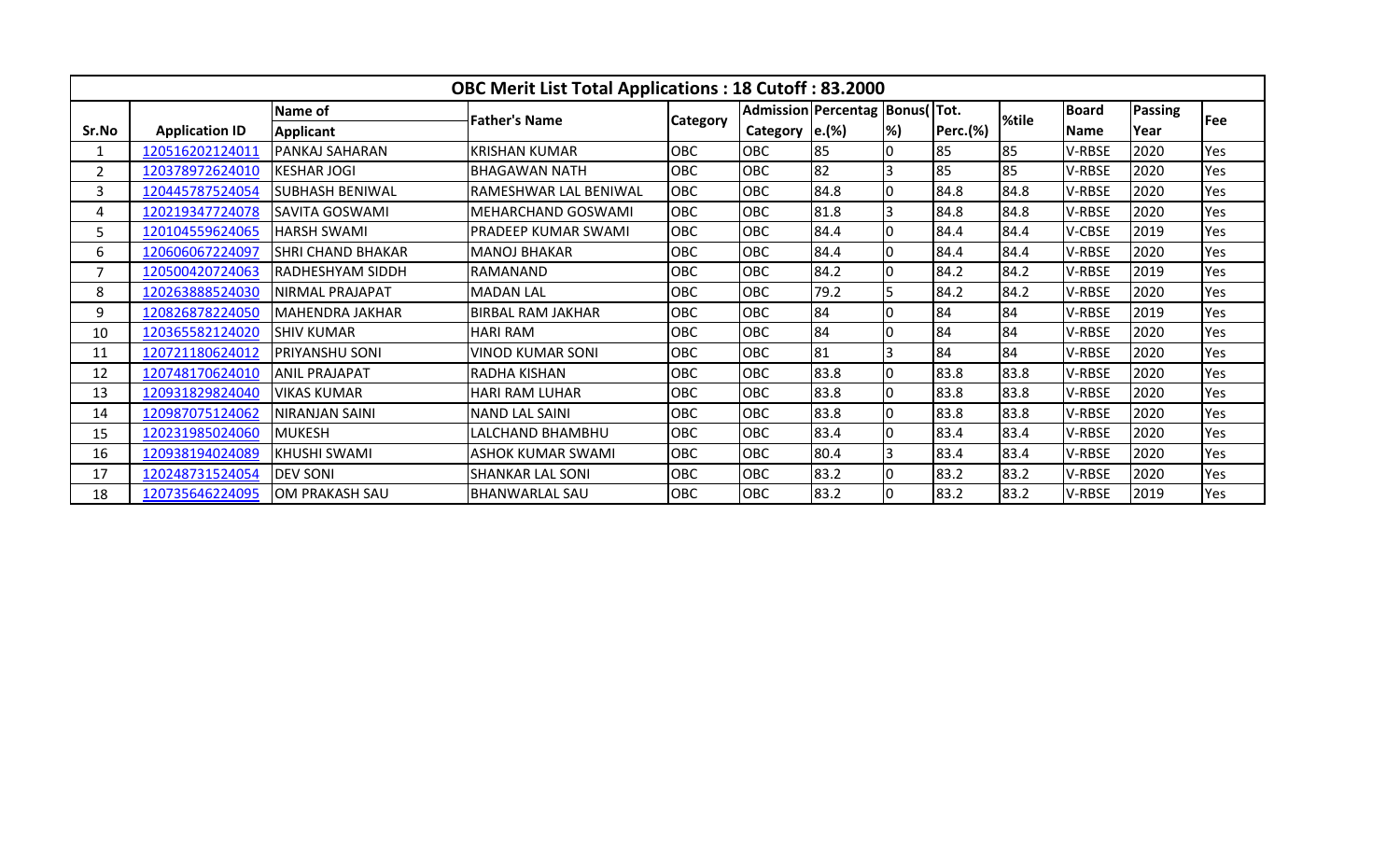|       | SC Merit List Total Applications: 14 Cutoff: 66.2000 |                          |                             |           |                   |                                       |           |                 |       |              |                |            |  |
|-------|------------------------------------------------------|--------------------------|-----------------------------|-----------|-------------------|---------------------------------------|-----------|-----------------|-------|--------------|----------------|------------|--|
|       |                                                      | Name of                  | <b>Father's Name</b>        |           |                   | Admission   Percentag   Bonus (  Tot. |           |                 | %tile | <b>Board</b> | <b>Passing</b> |            |  |
| Sr.No | <b>Application ID</b>                                | <b>Applicant</b>         |                             | Category  | Category $ e.(%)$ |                                       | <b>%)</b> | <b>Perc.(%)</b> |       | <b>Name</b>  | Year           | <b>Fee</b> |  |
|       | 120435888624045                                      | <b>SUBHASH</b>           | <b>OM PARKASH</b>           | <b>SC</b> | <b>SC</b>         | 81                                    | 10        | 181             | 81    | V-RBSE       | 2020           | Yes        |  |
|       | 120696022624045                                      | <b>MANISH KUMAR</b>      | <b>HARMANARAM</b>           | SC        | <b>SC</b>         | 79.4                                  |           | 79.4            | 79.4  | V-RBSE       | 2020           | Yes        |  |
| 3     | 120396585424077                                      | <b>VIPIN SINGH ROYAL</b> | BHANWARLAL                  | SC        | <b>SC</b>         | 79                                    |           | 79              | 79    | V-RBSE       | 2018           | Yes        |  |
| 4     | 120275890024074                                      | <b>POONAM</b>            | <b>HANSRAJ MEGHWAL</b>      | <b>SC</b> | <b>SC</b>         | 75.4                                  |           | 78.4            | 78.4  | V-RBSE       | 2020           | Yes        |  |
| כ     | 120511196224080                                      | DUNGAR RAM MEGHWAL       | <b>TULCHA RAM</b>           | <b>SC</b> | <b>SC</b>         | 77.8                                  | IΟ        | 77.8            | 77.8  | V-RBSE       | 2019           | Yes        |  |
| 6     | 120118118424019                                      | IARVIND KUMAR            | <b>VED PRAKASH</b>          | <b>SC</b> | <b>SC</b>         | 74.2                                  | 10        | 74.2            | 74.2  | V-RBSE       | 2020           | Yes        |  |
|       | 120410982224084                                      | <b>JAY PRAKASH</b>       | ANNA RAM                    | <b>SC</b> | <b>SC</b>         | 74                                    | Ю         | 74              | 74    | V-RBSE       | 2020           | Yes        |  |
| 8     | 120524943724089                                      | <b>RAKESH KUMAR</b>      | <b>GANGADHAR MEGHWAL</b>    | <b>SC</b> | <b>SC</b>         | 73.6                                  | 10        | 73.6            | 73.6  | V-RBSE       | 2020           | Yes        |  |
| 9     | 120362933324021                                      | PAWAN KUMAR GADHWAL      | ISANJAY KUMAR GADHWAL       | <b>SC</b> | <b>SC</b>         | 72.4                                  |           | 72.4            | 72.4  | V-RBSE       | 2020           | Yes        |  |
| 10    | 120683319524015                                      | <b>SUNIL REGAR</b>       | JAYCHAND LAL REGAR          | <b>SC</b> | <b>SC</b>         | 72.4                                  |           | 72.4            | 72.4  | V-RBSE       | 2020           | Yes        |  |
| 11    | 120958957324052                                      | PANKAJ KATARIYA          | <b>BHANWAR LAL KATARIYA</b> | <b>SC</b> | <b>SC</b>         | 70.2                                  | 10        | 70.2            | 70.2  | V-RBSE       | 2020           | Yes        |  |
| 12    | 120950579524029                                      | <b>SUBHASH MEGHWAL</b>   | SITARAM MEGHWAL             | <b>SC</b> | <b>SC</b>         | 67                                    | 10        | 67              | 167   | V-RBSE       | 2020           | Yes        |  |
| 13    | 120449207624039                                      | <b>PAWAN KUMAR</b>       | <b>SYOKARAN</b>             | <b>SC</b> | <b>SC</b>         | 66.8                                  | 10        | 66.8            | 66.8  | V-RBSE       | 2020           | Yes        |  |
| 14    | 120170645024062                                      | <b>MANOJ KUMAR</b>       | <b>MOHANLAL</b>             | <b>SC</b> | <b>SC</b>         | 66.2                                  |           | 66.2            | 66.2  | V-RBSE       | 2020           | Yes        |  |

|       | ST Merit List Total Applications: 6 Cutoff: 57.0000 |                        |                           |                 |                                   |       |                          |             |        |                |             |      |
|-------|-----------------------------------------------------|------------------------|---------------------------|-----------------|-----------------------------------|-------|--------------------------|-------------|--------|----------------|-------------|------|
|       |                                                     | Name of                |                           | <b>Category</b> | Admission Percentag   Bonus (Tot. |       |                          |             | l%tile | <b>I</b> Board | Passing     | lFee |
| Sr.No | <b>Application ID</b>                               | Applicant              | <b>Father's Name</b>      |                 | <b>Category</b>                   | e.(%) | $\left  \%\right\rangle$ | $Perc.$ (%) |        | Name           | <b>Year</b> |      |
|       | 120512928024023                                     | <b>IRIMJHIM MEENA</b>  | <b>MAHESH KUMAR MEENA</b> |                 |                                   | 69    |                          |             |        | V-RBSE         | 2020        | Yes  |
|       | 120522034424049                                     | <b>JABHISHEK MEENA</b> | IGANESH KUMAR MEENA       | IST             |                                   | 64.6  |                          | 64.6        | 64.6   | <b>V-RBSE</b>  | 2019        | Yes  |
|       | 120522090024089                                     | <b>IPANKAJ MEENA</b>   | <b>MUKESH KUMAR MEENA</b> |                 |                                   | 62.6  |                          | 62.6        | 62.6   | <b>V-RBSE</b>  | 2020        | Yes  |
|       | 120484007024050                                     | INARENDRA MEENA        | KANHAIA LAL MEENA         |                 |                                   | 62    |                          | 162         | 62     | V-RBSE         | 2020        | Yes  |
|       | 120170397724090                                     | <b>IPUNEET MEENA</b>   | <b>ARJUN LAL MEENA</b>    |                 |                                   |       |                          | 158         |        | V-RBSE         | 2020        | Yes  |
|       | 120496643324048                                     | <b>RAHUL MEENA</b>     | <b>BHANIRAM MEENA</b>     |                 |                                   |       |                          | 157         | 157    | V-RBSE         | 2020        | Yes  |

|       | <b>MBC Merit List Total Applications: 1 Cutoff: 59.4000</b>                                                                                       |                      |                               |                     |          |       |                           |          |      |              |      |            |
|-------|---------------------------------------------------------------------------------------------------------------------------------------------------|----------------------|-------------------------------|---------------------|----------|-------|---------------------------|----------|------|--------------|------|------------|
|       | <b>Passing</b><br> Admission Percentag Bonus(Tot.<br><b>IBoard</b><br><b>Name of</b><br>%tile<br>lFather's Name<br><b>IFee</b><br><b>Category</b> |                      |                               |                     |          |       |                           |          |      |              |      |            |
| Sr.No | <b>Application ID</b>                                                                                                                             | <b>Applicant</b>     |                               |                     | Category | e.(%) | $\left  \% \right\rangle$ | Perc.(%) |      | <b>IName</b> | Year |            |
|       |                                                                                                                                                   | IMUKESH KUMAR GADIYA |                               |                     |          |       |                           |          |      |              |      |            |
|       | 120163837624060                                                                                                                                   | ILUHAR               | <b>ILALCHAND GADIYA LUHAR</b> | <b>IMBC-OBC MBC</b> |          | 59.4  |                           | 59.4     | 59.4 | V-RBSE       | 2020 | <b>Yes</b> |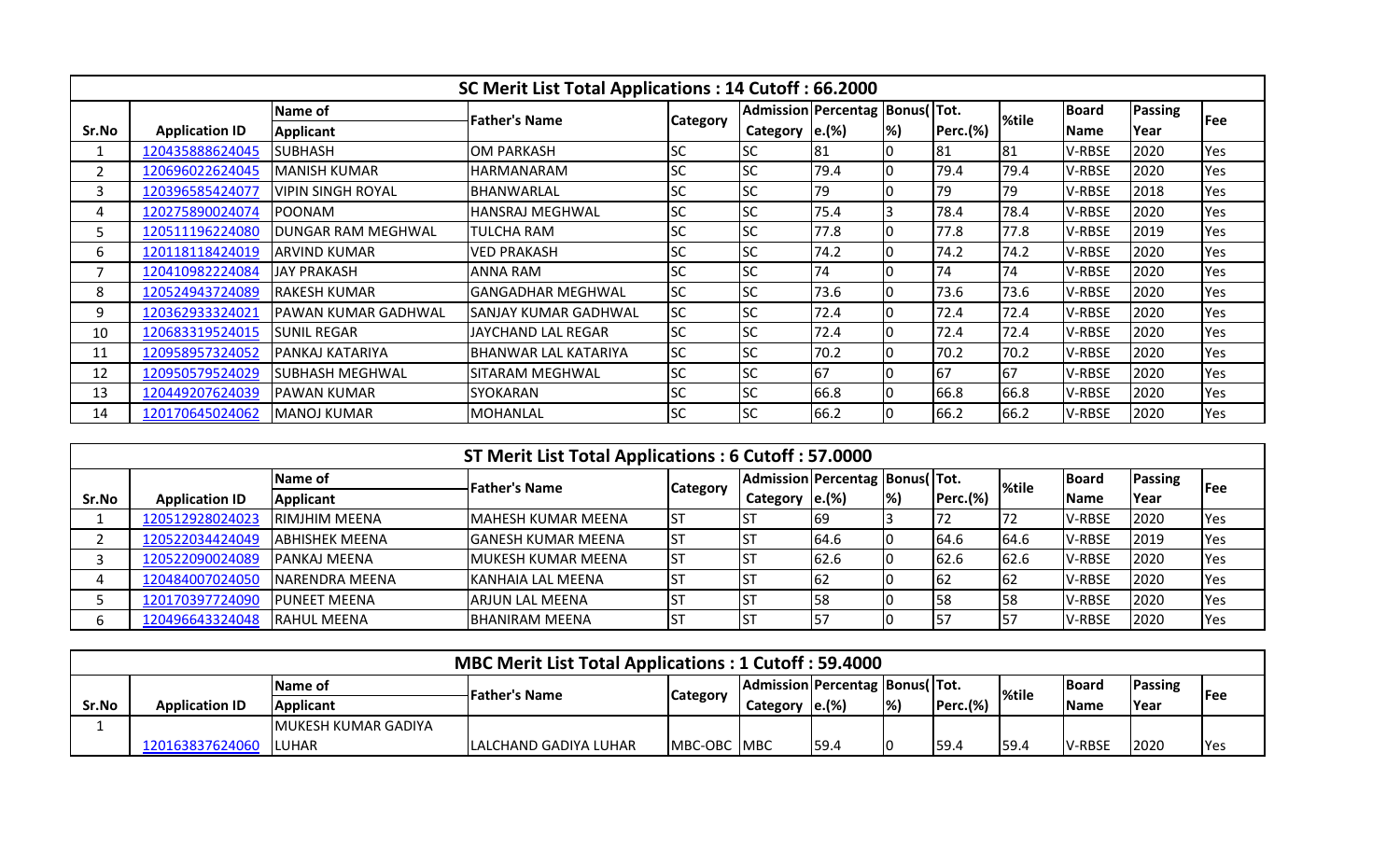|                | <b>SBD GOVT. PG COLLEGE, SARDARSHAHAR</b>                                                                                                  |                                        |                                        |           |           |      |    |      |      |             |      |     |  |  |
|----------------|--------------------------------------------------------------------------------------------------------------------------------------------|----------------------------------------|----------------------------------------|-----------|-----------|------|----|------|------|-------------|------|-----|--|--|
|                |                                                                                                                                            |                                        | <b>B.SC. I MATHS CONVERSION-I LIST</b> |           |           |      |    |      |      |             |      |     |  |  |
|                | SC Merit List Total Applications: 4 Cutoff: 65.0000                                                                                        |                                        |                                        |           |           |      |    |      |      |             |      |     |  |  |
|                | Tot.<br>Admission Percentag Bonus(<br><b>Board</b><br>Passing<br><b>Name of</b><br>%tile<br><b>Father's Name</b><br>Fee<br><b>Category</b> |                                        |                                        |           |           |      |    |      |      |             |      |     |  |  |
| Sr.No          | Perc.(%)<br>Category $ e.(%)$<br>%)<br><b>Applicant</b><br><b>Name</b><br>Year<br><b>Application ID</b>                                    |                                        |                                        |           |           |      |    |      |      |             |      |     |  |  |
| 1              |                                                                                                                                            |                                        |                                        |           |           |      |    |      |      |             |      |     |  |  |
|                |                                                                                                                                            |                                        |                                        |           |           |      |    |      |      |             |      |     |  |  |
|                | 120440860924041 PAWAN NAYAK                                                                                                                |                                        | <b>KESHARA RAM NAYAK</b>               | <b>SC</b> | <b>SC</b> | 66.2 | 10 | 66.2 | 66.2 | <b>RBSE</b> | 2020 | Yes |  |  |
| $\overline{2}$ |                                                                                                                                            |                                        |                                        |           |           |      |    |      |      |             |      |     |  |  |
|                |                                                                                                                                            |                                        |                                        |           |           |      |    |      |      |             |      |     |  |  |
|                |                                                                                                                                            |                                        |                                        |           |           |      |    |      |      |             |      |     |  |  |
|                |                                                                                                                                            | 120348790524030 PANNALAL MEGHWAL       | <b>SURJARAM MEGHWAL</b>                | <b>SC</b> | <b>SC</b> | 65.2 | 10 | 65.2 | 65.2 | <b>RBSE</b> | 2020 | Yes |  |  |
| 3              |                                                                                                                                            |                                        |                                        |           |           |      |    |      |      |             |      |     |  |  |
|                |                                                                                                                                            |                                        |                                        |           |           |      |    |      |      |             |      |     |  |  |
|                |                                                                                                                                            |                                        |                                        |           |           |      |    |      |      |             |      |     |  |  |
|                |                                                                                                                                            |                                        |                                        |           |           |      |    |      |      |             |      |     |  |  |
|                |                                                                                                                                            | 120869316324062 SURYA PRAKASH SINGHMAR | SANWARMAL SINGHMAR                     | <b>SC</b> | <b>SC</b> | 65   | 10 | 65   | 65   | <b>RBSE</b> | 2020 | Yes |  |  |
| 4              |                                                                                                                                            |                                        |                                        |           |           |      |    |      |      |             |      |     |  |  |
|                |                                                                                                                                            |                                        |                                        |           |           |      |    |      |      |             |      |     |  |  |
|                |                                                                                                                                            |                                        |                                        |           |           |      |    |      |      |             |      |     |  |  |
|                |                                                                                                                                            | 120636908824070   NARENDRA KUMAR REGAR | JAGDISH PRASAD                         | <b>SC</b> | <b>SC</b> | 65   | 10 | 65   | 65   | <b>RBSE</b> | 2020 | Yes |  |  |